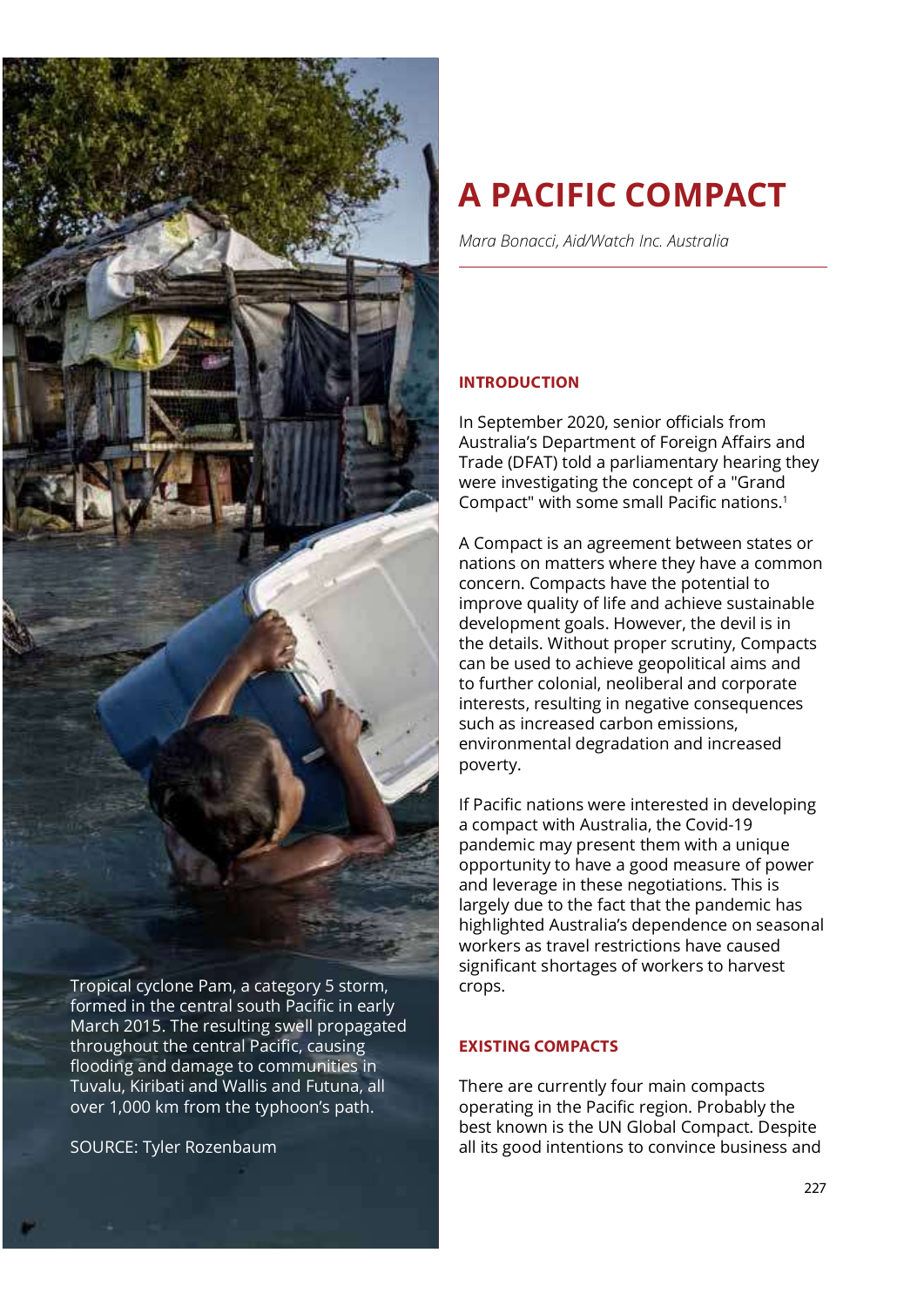transnational corporations to adopt principles on human rights, labour, environment and anti-corruption, this Compact is still viewed as being far from satisfactory by developing countries. Pacific Forum Island Countries (PICs), with a large rural and subsistence population and on the frontline of the climate crisis, are not truly protected by this Compact. This is particularly the case when they are pushed to embrace global capitalism and the free trade agreements that are often imposed on them, ones which often only cause further environmental degradation and poverty.<sup>2</sup> Such compacts are Eurocentric and do not take into account Pacific Island voices or those from the  $\hskip 4mm$  2. Peer reviews of national institutions, policies Global South.

New Zealand has a Compact with the Cook Islands and Niue. The agreement with the Cook Islands focuses on strengthening the public sector, especially building capacity in health, education and tourism. It also includes support for critical water, sanitation and communications infrastructure. $^3$  The Cook  $^-$ Islands are self-governing in 'free association' with New Zealand. It administers its own affairs, and Cook Islanders are New Zealand citizens who are free to live and work there.

The United States has a Compact of Free Association with Palau, the Marshall Islands and the Federated States of Micronesia. This Compact is due to expire in 2024, and negotiations for new agreements have begun. These discussions seem to largely aim to

A PACIFIC COMPACT

The push for a "Grand Compact for the Pacific" appears to come from Professor John Blaxland, of the Australian National University's Strategic and Defence Studies Centre.<sup>6</sup> On offer is residency towards Australian citizenship for about 244,000 Pacific peoples in return for

counter Chinese influence in the region.<sup>4</sup> Renewing a Compact is thus seen as crucial to Washington's Pacific allies but is sometimes perceived as colonial in approach.

In 2009 the Pacific Islands Forum Leaders agreed to the (Cairns) Forum Compact on Strengthening Development Coordination.<sup>5</sup> This Compact comprised various initiatives including:

- 1. Annual Millennium Development Goals (MDGs) tracking;
- and systems;
- 3. Development partner reporting on aid effectiveness commitments;
- 4. Public Financial Management (PFM) reforms;
- 5. More effective climate change financing;
- 6. Private sector engagement/dialogue; and
- 7. Investment in infrastructure development

A Compact between Australia and the Pacific, depending on timing and detail, may present an opportunity for all parties to benefit; however, there is a risk that benefits are skewed towards furthering Australia's geopolitical, development and security aspirations.

s Strategic  $\;$  Zone (EEZ) of over an area of 5.118 million  $^6$  On offer is  $^6$  square kilometers." This proposed Pacific  $\,$ Australia to "help administer and guarantee sovereignty to a cumulative Exclusive Economic Compact is clearly driven by Australian interests and is of concern to civil society organizations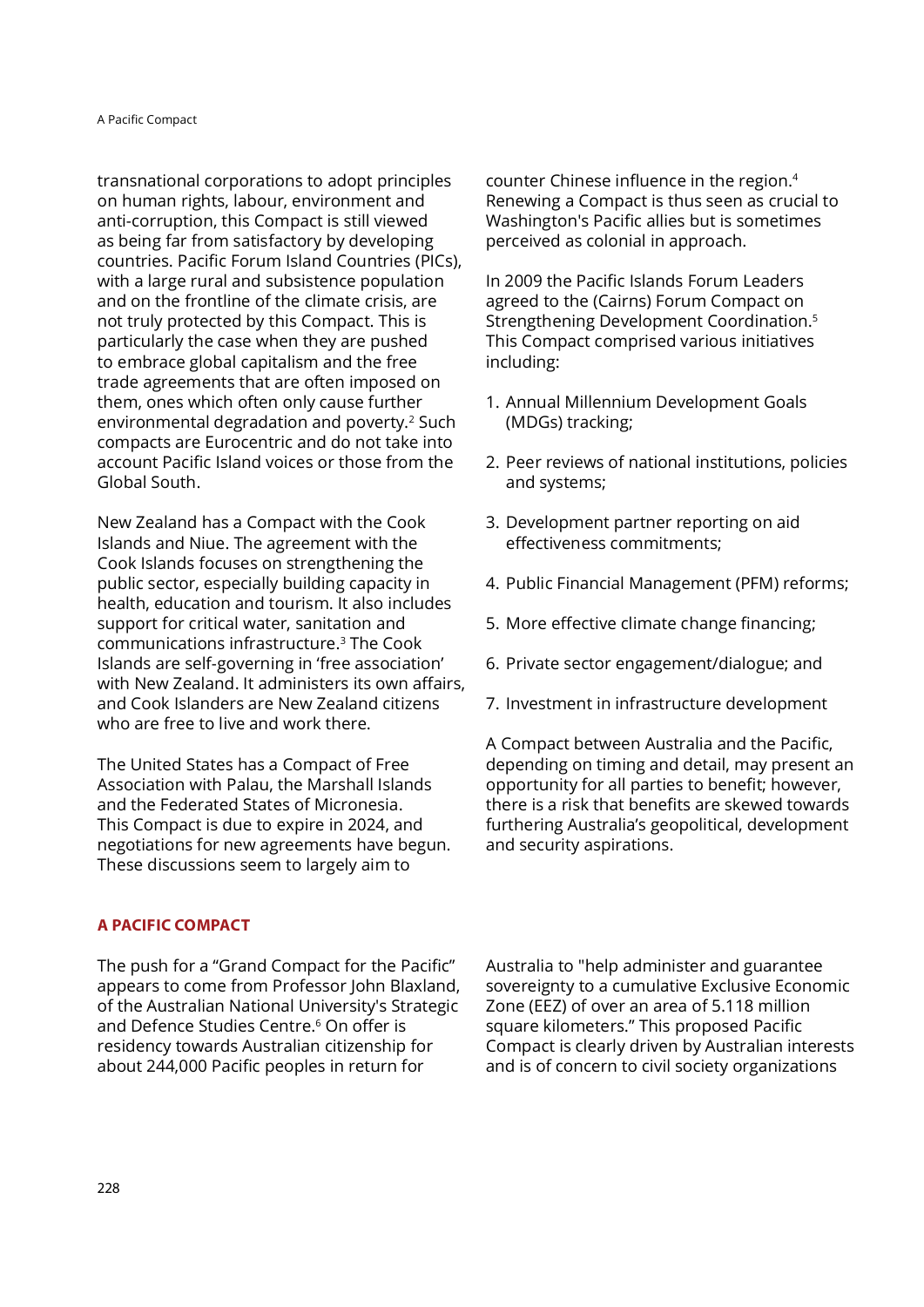(CSOs) in the Pacific. It intersects the Pacific diaspora in Australia, who are seasonal workers and overstayers, with climate displaced migration (now and into the future) in a time of COVID-19.

According to media reports, in September 2020 senior officials from Australia's Foreign Affairs Department told a parliamentary hearing they are investigating the concept of a "Grand Compact" with some small Pacific nations.<sup>7</sup> Details are scant, and it is difficult to ascertain which politicians are supportive of, or driving, this push for a Pacific Compact. Luke Gosling, Federal Member of Parliament for Solomon in the Northern Territory, and Vice-Chair of the Pacific Islands Country Group, has thrown his support for the need for such a compact. He has echoed John Blaxland's concerns that "... these ideas for a new Pacific compact should be handled respectfully, seriously and urgently."<sup>8</sup> But does the Pacific need a Compact? Would it further marginalise Pacific Island voices?

Given Australia's predilection to support extractive industry developments in the Pacific region and Global South, it is difficult to imagine that the shadowy players in the push for a Pacific Compact are approaching the matter in an altruistic manner that would ensure environmental and social justice protections. The companies that are likely to profit from a Pacific Compact that grants Australia access to Paciȴc resources are also unknown. A push for shared control of the Pacific Island Economic Exclusive Zones indicates a neocolonial grab of ocean resources including "proposals for seabed mining, deep-sea oil and gas exploration, climate geoengineering and the biopiracy of marine life." $9$  The question is whether Pacific leaders will be prepared to give up their sovereignty for such a proposal.

Currently there is no evidence to suggest that a compact between Australia and Pacific nations

would build capacity in health, education and tourism or support critical water, sanitation and communications infrastructure. As noted above, this is the case with the Compact between New Zealand and the Cook Islands. If the Pacific Compact is sincere in offering citizenship then why has Australia not established a Pacific access visa category with no strings attached, similar to the arrangement New Zealand has in their Compact with the Cook Islands and Niue?

The same questions apply to the Pacific Compact's claim that it will consider "Pacific environmental sensibilities." As Solomon Islands' scholar Tarcisius Kabautalaka states,

"Climate change is exposing not only the vulnerability of island nations, but also the responsibility of countries such as Australia to reduce carbon emissions. A compact must address "the risks of environmental disaster" as well as its causes ... Canberra must change its climate policies before it reaches out to island countries for a compact of association, otherwise this will be seen as a way to excuse itself from reducing its carbon footprint."<sup>10</sup>

The key concern regarding an Australian Pacific compact is its true political purpose. Rather than an agreement about migration, labor and aid, if implemented, its real aim seems to be to gain access to the Pacific's resources, while undermining the influence of China, and presumably bolstering that of the US. Rather than strengthen the Pacific It would essentially be an agreement to swap Australian citizenship for Pacific resources.

If Australia were granted sovereignty of resources in the Pacific as part of a Compact, development and extraction of those resources could increase negative impacts of climate change, cause further environmental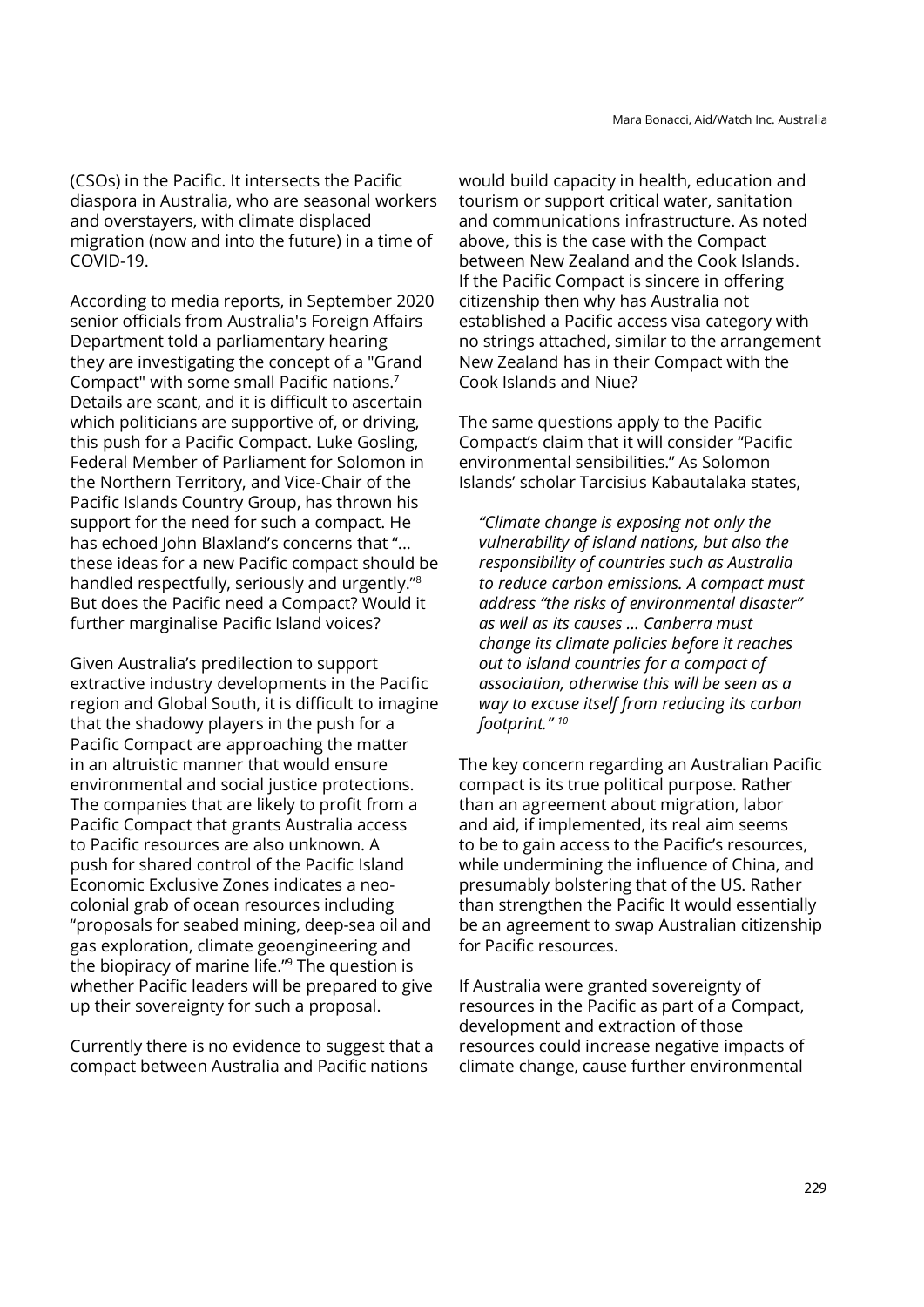degradation, increase poverty and displace residents. With these outcomes, the Compact Pacific Island nations to migrate to, or take on seasonal work in, Australia. Without stringent

would, in turn, necessitate more people from potential to further marginalise people from measures to ensure environmental, social and cultural protection, a Pacific Compact has the low lying Pacific nations.

#### AUSTRALIA'S AID AGENDA IN THE PACIFIC

Since the closure of the former Australian Agency for International Development (AusAID), Australian aid has been increasingly directed towards national interests and private finance over developing countries' humanitarian and development needs for real aid. It is now closely integrated with Australian diplomatic, strategic and military priorities.

AusAid was merged with the Department of Foreign Affairs and Trade (DFAT) in 2013. With this merger came a change of priorities and the way that Australian Aid was administered. A more explicit focus on using aid to pursue foreign and trade policy goals and increased focus on "aid-for-trade" was implemented, with aid being fully integrated into Australia's "economic diplomacy". It is telling that the language used has changed from "aid" to "development assistance."<sup>11</sup>

The declared objective of DFAT's "Australian Aid" division is to "promote Australia's national interests by contributing to sustainable economic growth and poverty reduction."<sup>12</sup> In official terms, the main objective of Australian ODA is no longer the "economic development and welfare of developing countries," as required by the OECD, but the promotion of "Australia's national interest." The primary purpose of aid has been transformed to be a means of serving Australian private interests.

Australia's foreign policy framework continues to prioritize the US alliance above regional Asia Pacific engagement, as well as pursuing

corporate interests at the expense of public interests. The 2017 Foreign Policy White paper states that

"Our alliance with the United States is central to Australia's approach to the Indo-Pacific. Without strong US political, economic and security engagement, power is likely to shift more quickly in the region and it will be more difficult for Australia to achieve the levels of security and stability we seek. To support our objectives in the region, the Government will broaden and deepen our alliance cooperation, including through the United States Force Posture Initiatives."

Australia's relationship with the US is prioritised over that with its Pacific neighbours.

Australia has not assisted in strengthening effective global responses to current global crises, whether they be climate, food, financial or humanitarian crises. For example, Australia's response to the COVID-19 pandemic was to announce a "gas-led recovery,"<sup>14</sup> appointing members of the gas industry to the government-appointed coronavirus taskforce.<sup>15</sup> This approach is profoundly short-sighted. Rather than focusing on a "green recovery," Australia's commitment to the gas industry means that carbon emission reductions has not been a priority.

It is now widely accepted that the impacts of climate change most greatly affect low-lying nations in the Global South.<sup>16</sup> Australia's "gas-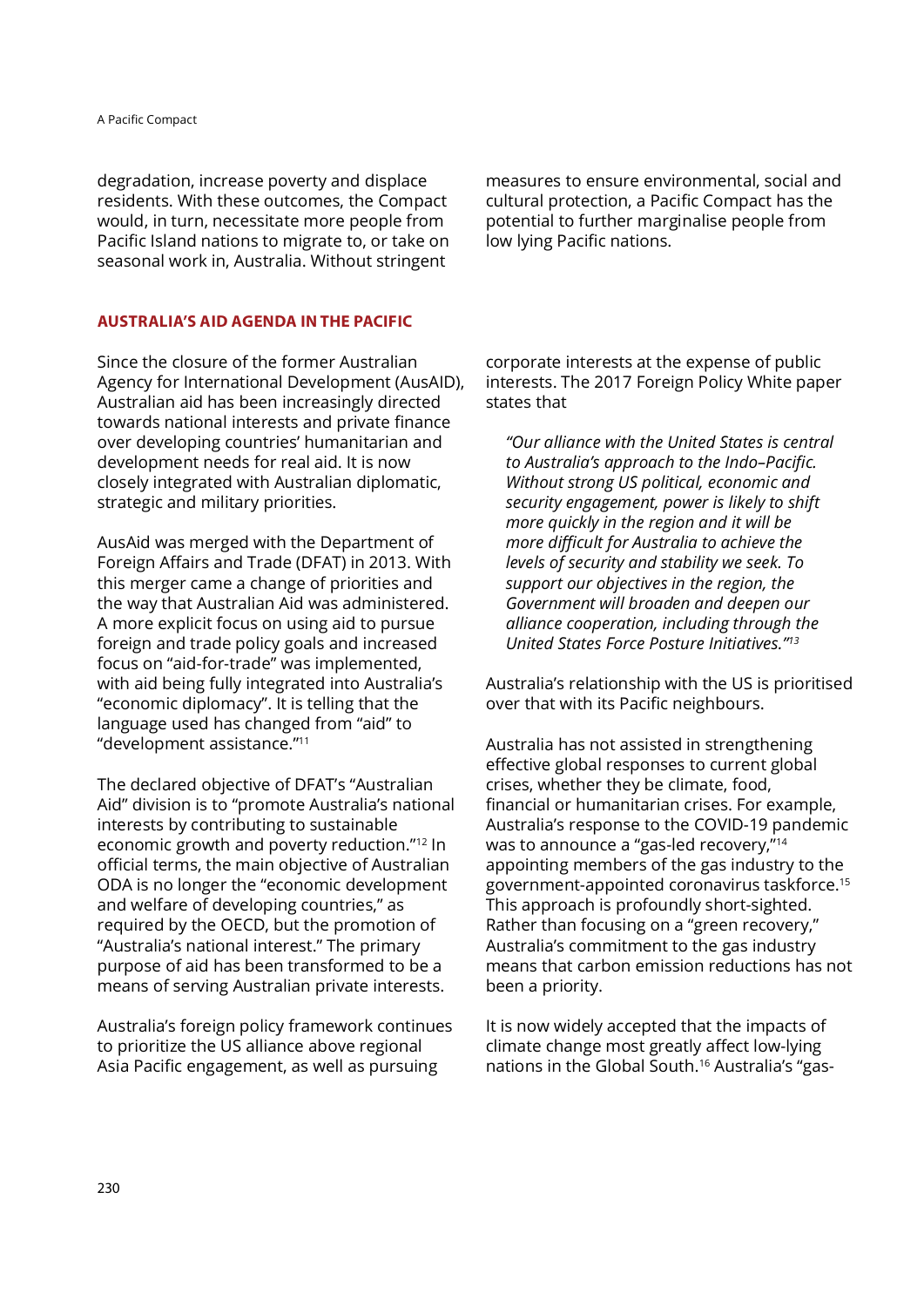led recovery" from the coronavirus pandemic is a lost opportunity to minimise the negative impacts of Australian industry and shows Australia's lack of regard for its climate impacts on its Pacific neighbours.

Research conȴrms that there is concern in the Pacific about "a lack of balance and equality in the Australia-Pacific relationship and a belief [that] Australia doesn't truly hear the perspectives of its neighbours."<sup>17</sup> It also identifies other problems saying:

"[there are] "problems with the role of international NGOs working in the Pacific. many of which are based in Australia. Participants were concerned by the Pacific's over-reliance on international NGOs, the crowding out of local partners and the failure of governments and international NGOs to appreciate and acknowledge the value of local knowledge."<sup>18</sup>

Australia's activities in the Pacific are selfserving at best. Until Pacific voices are respected and heard and DFAT's priorities are overhauled, it is unlikely that any agreement between Australia and its Pacific neighbours will truly benefit all parties.

### THE IMPACT OF COVID-19

Australia's aid program is managed by DFAT, the same federal department that manages the "Pacific Step Up" and seasonal workers programs.

The COVID-19 pandemic has highlighted Australia's dependence on seasonal workers from Pacific nations. With international borders closed, Australia's agricultural industry has been struggling to recruit enough workers to harvest its produce. There is a fear that the lack of casual workers allowed to enter the country will have a significant impact on the country's export agricultural industry.

In response, the Australian Federal Government initiated a seasonal worker program, which aims to get Pacific seasonal workers working on Australia's farms during the coronavirus pandemic. Industry groups have chartered flights to bring in seasonal workers. The

workers must spend two weeks in quarantine before being able to work.

Seasonal workers from countries such as Vanuatu can earn up to \$25 an hour in Australia — about nine times the minimum wage in Vanuatu.19 While this is good news, there have also been allegations about poor working conditions, exploitation<sup>20</sup> and mistreatment,<sup>21</sup> issues which urgently need to be addressed.

The attention that Pacific seasonal workers in Australia are currently receiving has increased awareness of the Australian agricultural industry's dependence upon them. This awareness may provide an opportunity to have greater influence in any discussions or negotiations regarding a Pacific Compact. If a Compact were to be advanced, the current climate may assist with establishing an agreement based on equity and justice.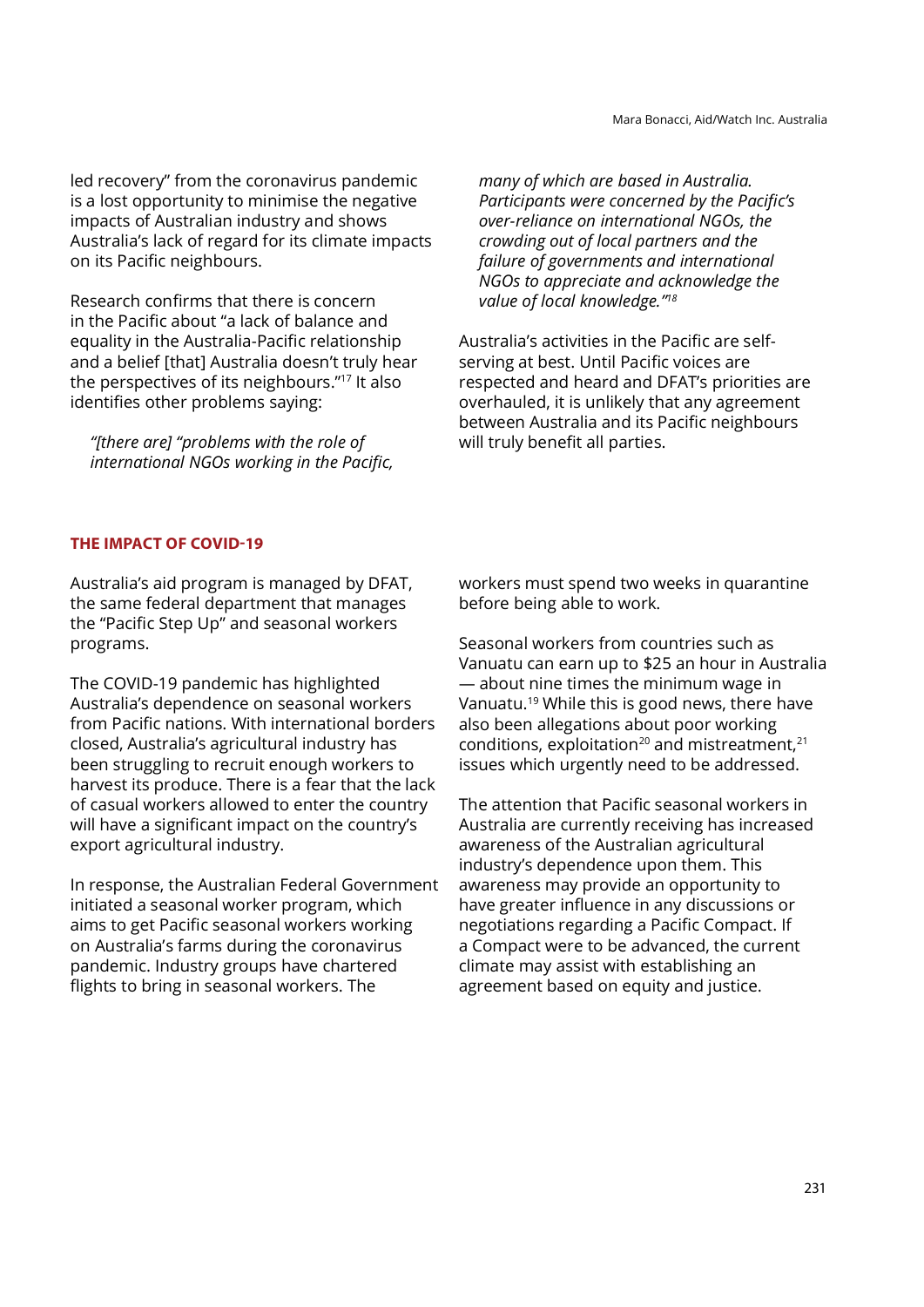#### **CONCLUSION**

Historically Australia's relationships with its Pacific neighbours has been paternalistic, colonial, and focused on exploitation of the Pacific Islands' natural resources. Current discussions about a compact could be no different, as reflected in the attitude by Australian officials. For instance, According to Professor Blaxland, who has been an important leader in this proposal has stated "The ball's in the court of the individual Pacific Islands. If they want this, they can discreetly [and] quietly approach their high commissioner and say ... we are interested. $"^{22}$ 

In an ideal world, a compact agreement centered on Paciȴc Island nations interests would "genuinely listen to and respect the sovereignty of these ocean states."<sup>23</sup> It would apply a social, environmental and gender justice lens to the common concerns being considered and would ensure that sustainable development principles are implemented. The impacts of climate change would not be minimised and Australia would recognise that it is part of the problem.

Unfortunately, this is not an ideal world; it is one of uneven power dynamics as is evident in the relationships between the Pacific Islands states and Australia. The Pacific region is particularly vulnerable to the impacts of climate change. In the not-too-distant future these impacts will increase and the ability for people to live a traditional lifestyle on the Islands will likely decrease. As a consequence, larger numbers of Pacific peoples will be drawn to migrate or undertake seasonal work in Australia. The number of climate refugees

wanting to migrate is certain to increase significantly.<sup>24</sup> These are important factors that will affect equitable negotiations on a Pacific Compact.

s comment, they may have an advantage, comments they may While there is currently no urgent need for Pacific countries to initiate discussions for the development of a Compact, at this largely due to Australia's need for seasonal workers in its agricultural industry. As long as Pacific Islander voices are not marginalised, current power relations are in their favour. This process to create a fair compact should be one that does not "underestimate the dynamism of contemporary Pacific regionalism, ignores current debates over security, selfdetermination and sovereignty in the region, and perpetuates neo-colonial values that devalue Pacific culture, identity and agency."<sup>25</sup>

If a Compact between Australia and Pacific nations was established, it must be mutually beneficial and not perpetuate the negative impacts of extractive industries, development aggression and colonial practices. Rather, it should be a fair and balanced agreement that provides the labour Australia requires while improving quality of life and ensuring sustainable development in the Pacific nations involved. It should support the "international call for people to be brought to the centre of development and that development cooperation and aid effectiveness processes are people centered, respect human rights and achieve social justice as cornerstones of aid and development effectiveness."<sup>26</sup>